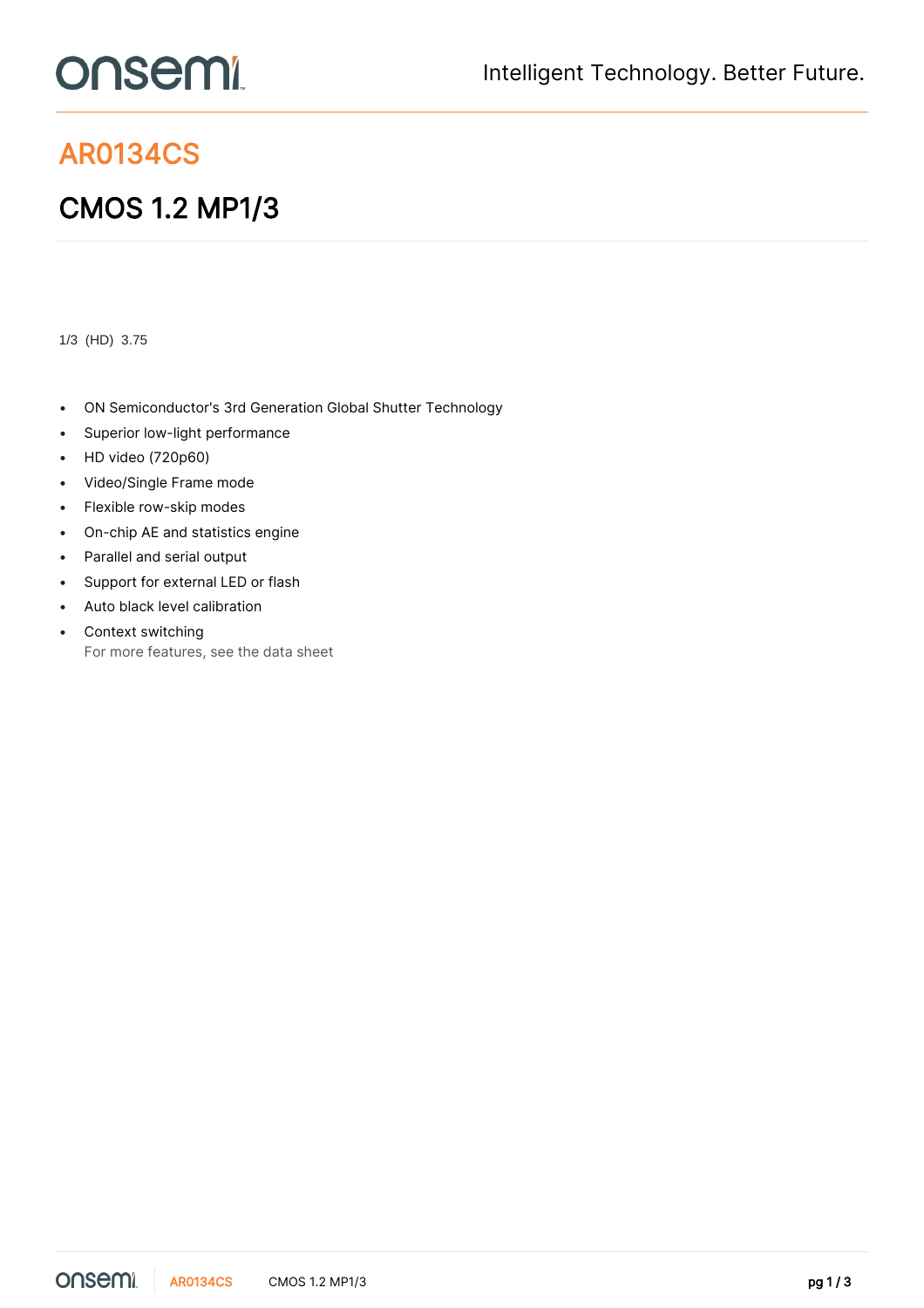|                             | Pricing<br>(\$/Unit) | Complian<br>ce                   | <b>Status</b> | Type        | Megapi<br>xels | Frame<br>Rate<br>(fps) | Optical<br>Format | Shutter<br>Type   | Pixel<br>Size<br>$(\mu m)$ | Output<br>Interfac<br>e | Color      | Packag<br>e Type |
|-----------------------------|----------------------|----------------------------------|---------------|-------------|----------------|------------------------|-------------------|-------------------|----------------------------|-------------------------|------------|------------------|
| AR0134CSSC00<br>SPCA0-DPBR  |                      | $\mathbf G$<br>(Pb)              | Active        | <b>CMOS</b> | 1.2            | 54                     | $1/3$ inch        | Global<br>Shutter | 3.75x<br>3.75              |                         | <b>RGB</b> | ILCC-<br>48      |
| AR0134CSSC00<br>SPCA0-DRBR  |                      | $\bf \bm \Theta$<br>$\mathbf{E}$ | Active        | <b>CMOS</b> | 1.2            | 54                     | $1/3$ inch        | Global<br>Shutter | 3.75x<br>3.75              |                         | <b>RGB</b> | ILCC-<br>48      |
| AR0134CSSC00<br>SPCA0-TPBR  |                      | Ð<br>(Pb)                        | Active        | <b>CMOS</b> | 1.2            | 54                     | $1/3$ inch        | Global<br>Shutter | 3.75x<br>3.75              |                         | <b>RGB</b> | ILCC-<br>48      |
| AR0134CSSC00<br>SUEA0-DPBR  |                      | Ð<br>(Pb)                        | Active        | <b>CMOS</b> | 1.2            | 54                     | $1/3$ inch        | Global<br>Shutter | 3.75x<br>3.75              |                         | <b>RGB</b> | IBGA-<br>63      |
| AR0134CSSC00<br>SUEA0-DPBR1 |                      | Ð<br>(Pb)                        | Active        | <b>CMOS</b> | 1.2            | 54                     | $1/3$ inch        | Global<br>Shutter | 3.75x<br>3.75              |                         | <b>RGB</b> | IBGA-<br>63      |
| AR0134CSSC00<br>SUEA0-DRBR  |                      | Ð<br>(Pb)                        | Active        | <b>CMOS</b> | 1.2            | 54                     | $1/3$ inch        | Global<br>Shutter | 3.75x<br>3.75              |                         | <b>RGB</b> | IBGA-<br>63      |
| AR0134CSSC00<br>SUEA0-TPBR  |                      | O<br>(Pb)                        | Active        | <b>CMOS</b> | 1.2            | 54                     | $1/3$ inch        | Global<br>Shutter | 3.75x<br>3.75              |                         | <b>RGB</b> | IBGA-<br>63      |
| AR0134CSSM00<br>SPCA0-DPBR  |                      | Ð<br>(Pb)                        | Active        | <b>CMOS</b> | 1.2            | 54                     | $1/3$ inch        | Global<br>Shutter | 3.75x<br>3.75              |                         | Mono       | ILCC-<br>48      |
| AR0134CSSM00<br>SPCA0-DPBR1 |                      | O<br>PЬ                          | Active        | <b>CMOS</b> | 1.2            | 54                     | $1/3$ inch        | Global<br>Shutter | 3.75x<br>3.75              |                         | Mono       | ILCC-<br>48      |
| AR0134CSSM00<br>SPCA0-DRBR  |                      | Ð<br>(Pb)                        | Active        | <b>CMOS</b> | 1.2            | 54                     | $1/3$ inch        | Global<br>Shutter | 3.75x<br>3.75              |                         | Mono       | ILCC-<br>48      |
| AR0134CSSM00<br>SUEA0-DPBR  |                      | Ð<br>(Pb)                        | Active        | <b>CMOS</b> | 1.2            | 54                     | $1/3$ inch        | Global<br>Shutter | 3.75x<br>3.75              |                         | Mono       | IBGA-<br>63      |
| AR0134CSSM00<br>SUEA0-DPBR1 |                      | œЬ<br>O                          | Active        | <b>CMOS</b> | 1.2            | 54                     | $1/3$ inch        | Global<br>Shutter | 3.75x<br>3.75              |                         | Mono       | IBGA-<br>63      |
| AR0134CSSM00<br>SUEA0-DRBR  |                      | $\mathbf \Theta$<br>(Pb)         | Active        | <b>CMOS</b> | 1.2            | 54                     | $1/3$ inch        | Global<br>Shutter | 3.75x<br>3.75              |                         | Mono       | IBGA-<br>63      |
| AR0134CSSM00<br>SUEA0-TPBR  |                      | Ð<br>$\mathbf{E}$                | Active        | <b>CMOS</b> | 1.2            | 54                     | $1/3$ inch        | Global<br>Shutter | 3.75x<br>3.75              |                         | Mono       | IBGA-<br>63      |
| AR0134CSSM25<br>SUEA0-DPBR  |                      | Θ<br>(Pb)                        | Active        | <b>CMOS</b> | 1.2            | 54                     | $1/3$ inch        | Global<br>Shutter | 3.75x<br>3.75              |                         | Mono       | IBGA-<br>63      |
| AR0134CSSM25<br>SUEA0-DRBR  |                      | Ð<br>(Pb)                        | Active        | <b>CMOS</b> | 1.2            | 54                     | $1/3$ inch        | Global<br>Shutter | 3.75x<br>3.75              |                         | Mono       | IBGA-<br>63      |
| AR0134CSSM25<br>SUEA0-DRBR1 |                      | O<br>(Pb)                        | Active        | <b>CMOS</b> | 1.2            | 54                     | $1/3$ inch        | Global<br>Shutter | 3.75x<br>3.75              |                         | Mono       | IBGA-<br>63      |